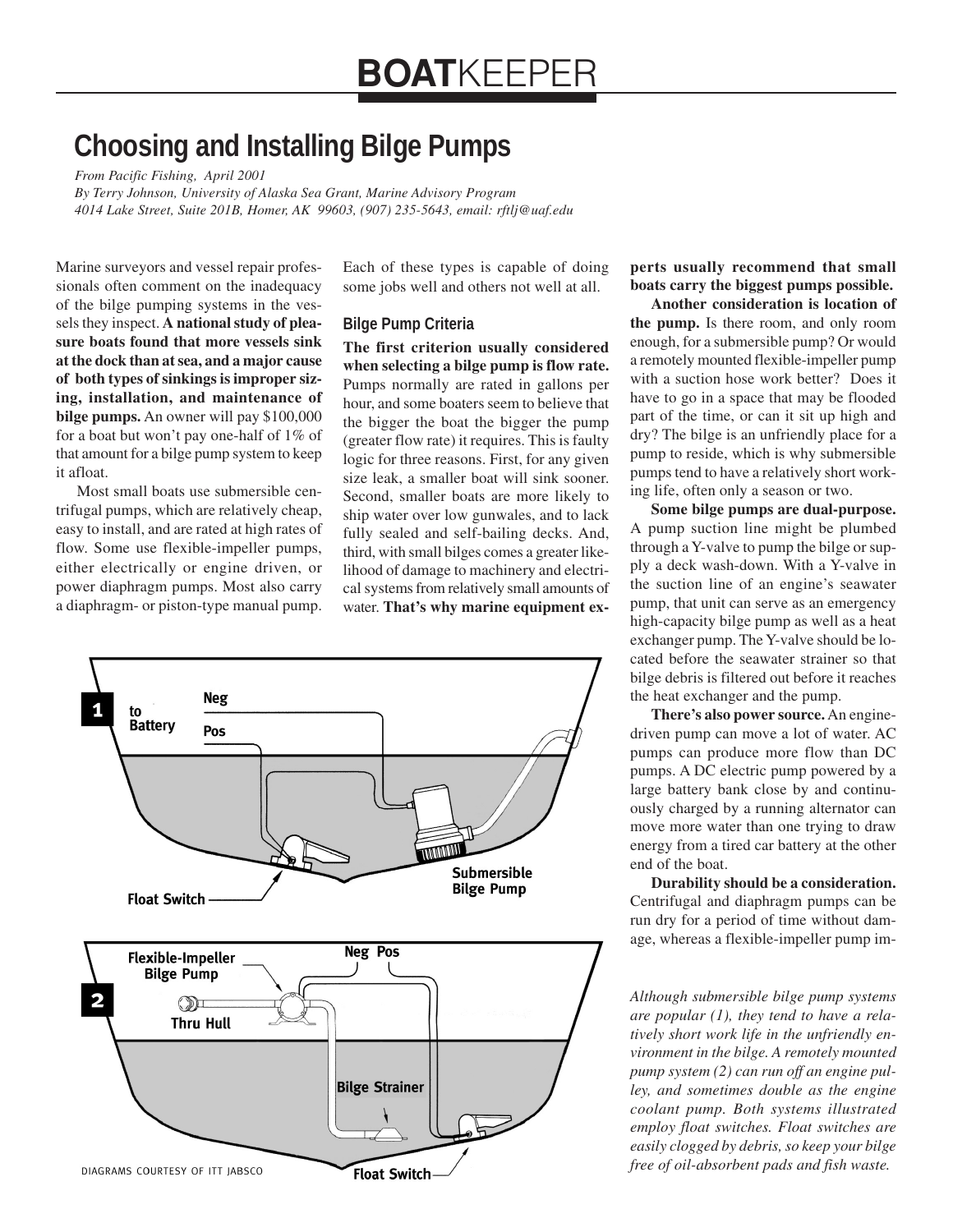peller will burn up within a minute or two. Centrifugal and diaphragm pumps also are somewhat more tolerant of debris, although both can be stopped or damaged by too much debris or too-large pieces. Some of the more expensive pump models have ball bearings rather than bushings and are rated for longer service lives. For a tight boat with no leaks, where the bilge pump only stands by in case of emergency, the "premium" pump may not be necessary; in the leaker where the pump is cycling on and off all day, every day, the extra cost of the top-ofthe-line model is justified.

## **Flow Rate**

Flow rates, as listed by pump makers, can be somewhat misleading and serve only as a relative indicator of pump capacity compared to others of similar design.

Bilge pump capacity is usually listed at "open flow" or "open bucket" rate, which means the figures account for no vertical lift and no hose friction or discharge outlet restriction. Actual flow rates under real operating conditions are somewhat lower since water must be lifted up out of the bilge and pushed through lengths of hose to the discharge point. This resistance is called head. Head pressure, expressed in feet, can be calculated mathematically by plugging in vertical lift plus resistance due to hose size and length, number of bends, and outlet constriction.

Because most centrifugal pumps have large internal tolerances to allow passage of small debris, their flow rate decreases dramatically with increased head pressure. Output of a typical small centrifugal bilge pump will diminish by half with a few feet of head pressure, and will cease entirely at between 13 and 20 feet, depending on the size.

Flexible-impeller and positive-displacement pumps are less affected by head pressure than centrifugal pumps, so even though their rated capacity is less than a centrifugal, they may be equally or more effective. Some vane pumps are rated for up to 70 feet of head.

There can be a big difference between the actual flow rate of a pump powered by a battery bank that is actively being recharged by a working alternator, and one powered by a battery that is being drawn down.

Two reputable organizations, the independent marine equipment consumer reporting journal *Powerboat Reports*, and the national marine equipment retailer West Marine, have tested bilge pumps under controlled conditions with varied head pressure

# **Bilge Pump Tips**

- Don't rely on your automatic pump switch, with its tiny red panel light, to be your bilge alarm. **Install a real bilge alarm** with a loud horn. Mount the float switch a little higher up than the bilge pump so that it won't sound as long as minimal water is entering and the pump is keeping up with it.
- Only use submersible pumps that have **tinned wire electrical leads** (to resist corrosion), and install them so that the wire connections are well above bilgewater level and sealed from water intrusion.
- Use **smooth wall discharge hose** wherever possible, and keep run lengths and bends to a minimum.
- If the discharge outlet is close to the waterline, be sure to **include a riser loop** about 18 inches above waterline before the outlet to prevent back siphoning.
- **Install at least one pump, with switch, in each bilge compartment that does not drain into others.** Install redundant pump systems in the main engine compartment and lazarette bilges. Place the backup pump and switch slightly higher than the primary so that the backup can take over if debris clogs the main pump.
- Use a strum box (intake grate) **or screen on the suction hose, and mount the intake on a small pedestal** so that debris can settle out below it. Install submersibles where they can be reached and cleaned of debris easily.

and electrical voltage. They found a wide range in actual performance when compared with manufacturers, open flow ratings. A few models met or exceeded their ratings; most fell short by 10-50%. To generalize, output tended to diminish by about 5% for every foot of head pressure, and by 15-30% as supplied voltage dropped from 13.6 volts (fully charged) to 12.2 volts.

#### **Bilge Pump Switches**

Bilge pumps usually are wired to automatic switches, either incorporated in the pump body itself, or mounted separately. A threeway switch panel allows the operator to turn the pump off, turn it on, or allow it to come on when the switch determines that bilge water has risen to a predetermined level.

Float switches use a hinged float containing either a ball bearing or a tube of mercury, installed such that when the float pivots upward the metal drops down to bridge the gap between contacts in the positive wire to the pump. Float switches are cheap and simple, but are prone to being jammed by debris and sticking in either the on or off position unless they are protected by a guard or housing. They must be installed where they are easily accessible for inspection and cleaning, protected from bilge surging, and safe from jamming by debris such as oil absorbent pads. Some pumps, like the Rule 40, include a float switch enclosed in an integral housing.

Float switches aren't the only automatic switches available. Another type of switch uses air pressure in a tube to expand a diaphragm to close a circuit. The Ultra Pump switch uses a magnet sealed in a rubber container to make contact and activate the pump. A relative new design called Bilge Buddy uses the conductivity of bilge water to conduct current between two electronic probes. The unit is programmed to delay ten seconds after the water level drops below the probes to provide hysteresis (that is, to ensure that the level when the pump stops is low enough that it won't immediately start up again).

Nigel Calder, in his definitive book *Boatowner's Mechanical and Electrical Manual,* notes that float switches are wired in series with the pump, meaning that the full current passes through the switch contacts. Some lower priced switches aren't rated for the current overload that can result from a partially obstructed impeller.

An interesting alternative to the automatic pump switch is the system employed in Rule's Platinum models. It uses a micro